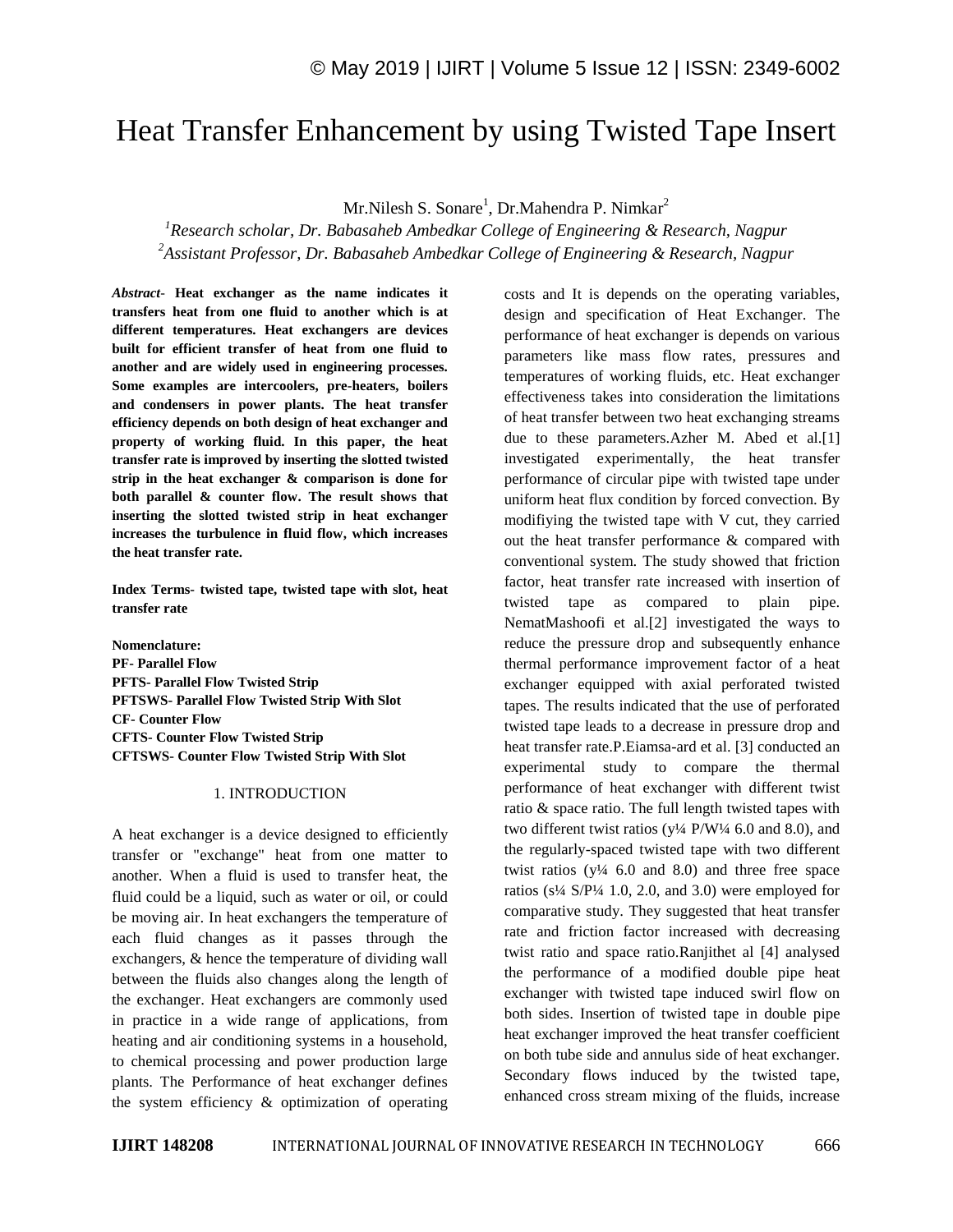in the effective flow length and the fin effect of the twisted tape were the reasons behind improved performance of the heat exchanger.

#### 2. EXPERIMENTAL SETUP & METHODOLOGY

This experimental setup was designed to investigate the effect of turbulence created in the heat exchanger with the help of twisted tape insert. The concentric tube heat exchanger was designed with inner tube (26 mm OD, 23 mm ID) & outer tube (51 mm OD, 48 mm ID). Heat exchanger was insulated with asbestos insulation in order to avoid heat losses to the surroundings. Experimentation have been carried out by varying input parameters like mass flow rate of cold water as well as hot water and input temperature of hot water. The mass flow rates used in experimentation were 0.0167kg/sec, 0.020kg/sec, 0.025 kg/sec and 0.033 kg/sec for both cold and hot water. The inlet temperatures of hot water have been varied from 50 °C to 80 °C & inlet temperature of cold water kept constant at 33°C and 34 °C throughout the experimentation. These input temperatures were achieved by controlling power input given to the water geyser. This power was controlled by dimmerstat. T type thermocouples were used to record the inlet & outlet temperatures of hot & cold fluid.



Fig.2.1: schematic view of experimental setup



Fig. 2.2: Test Pipe Used for Experimentation



Experiments have been done for single mass flow rate of hot water and varying the mass flow rate of cold water. Similarly by increasing mass flow rate of hot water, above procedure repeated for different mass flow rate of cold water. Comparison has been done with, without twisted strip & slotted twisted strip heat exchanger for parallel as well as counter flow. Figure 3.1 shows the variation of overall heat transfer coefficient with mass flow rate of cold water while the hot water temperature & mass flow rate maintained constant at 50˚C & 0.003kg/sec respectively under parallel flow condition. It has been observed that overall heat transfer coefficient increases with increase in mass flow rate of cold water. The maximum value of overall heat transfer coefficient has been achieved by inserting the twisted strip with slot in heat exchanger. One can see that the % increase in U for twisted strip with slot heat exchanger is 16.6% than without slot strip heat exchanger.



Fig.3.2: Variation of U vs mc for mh=0.033 Kg/sec &Thi=50°C (Counter flow)

Figure 3.2 shows that the overall heat transfer coefficient is maximum at mass flow rate of cold water,  $mc = 0.003$ kg/sec. The % increase in U of